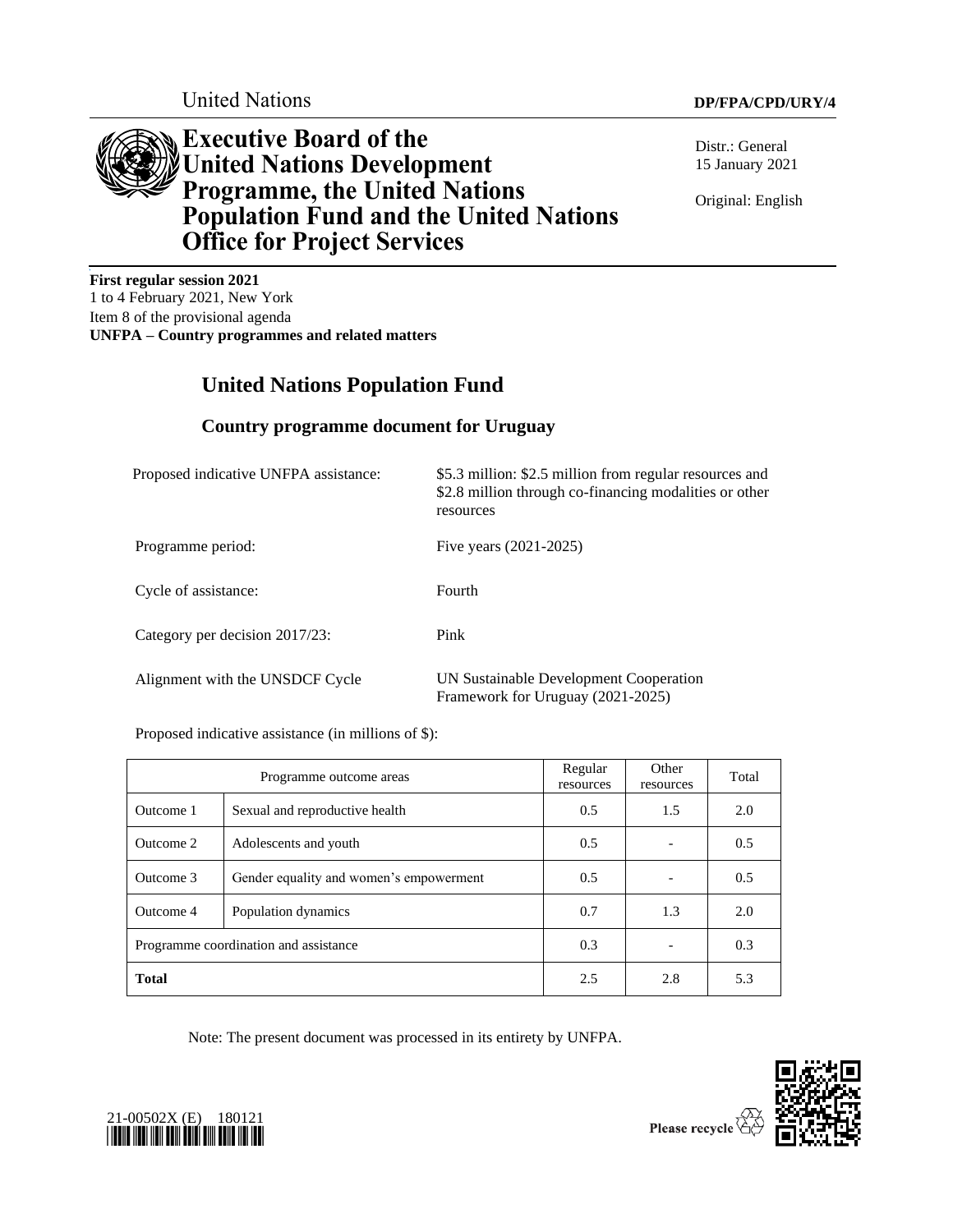# **I. Programme rationale**

Uruguay is a country of 3.53 million inhabitants, with 95 per cent living in urban areas. Uruguay's population structure is increasingly ageing, with 14.6 per cent aged 65 or older and 19.7 per cent under the age of 15. This process is accelerated by the steady fall in the total fertility rate, consistently below replacement level over the last two decades (1.49 in 2019), and emigration, particularly of younger generations. As ageing advances and the demographic dividend comes to an end in 2030, Uruguay will increasingly face policy challenges demanding reforms in order to sustain economic growth and ensure social protection. Investing in women , adolescents and young people´s health, education and wellbeing in the context of an ageing society represents a strategic policy choice, both from a rights, gender and intergenerational perspective, as it will allow to continue on the path of sustainable development, while contributing to reshape both the gender and the generational contracts. Investing in women´s empowerment through reproductive choices and increased participation in the work force will also allow to harvest the benefits of the gender dividend, contributing to widen the demographic dividend.

2. Uruguay is a high-income country, ranking in the high human development category. Over the last decade, political and economic stability, accompanied by the enactment of redistributive and inclusive policies, sustained economic growth, while reducing poverty and inequality. Between 2004 and 2014, poverty fell from 40 per cent to 8 per cent and extreme poverty from 4.7 per cent to 0.1 per cent. However, more recently poverty reduction has stagnated (at around 9 per cent) and is expected to increase as a result of the socio-economic impact of the pandemic.

3. Poverty and inequalities in access to services and opportunities are strongly correlated to age and gender, intersecting with ethnicity and territory. In 2019, the poverty rate among children and adolescents below age 14 years was ten times higher than among adults 65 years and older (16.5 per cent vs 1.8 per cent). An estimated 91 per cent of poor people live in households headed by adolescents and young people; 59 per cent of these poor people live in households headed by women with little education (34 per cent have never attended secondary school) and precarious jobs (58 per cent with no paid work). Afro-descendants, who represent 8 per cent of the total population, are the most affected population group, subjected to various forms of discrimination and exclusion. In 2006, poverty in this population group was almost double that in the general population (55.4 per cent vs 30.2 per cent) and in 2019, it was 2.49 times higher (18.7 per cent versus 7.5 per cent). The territorial distribution of poverty shows two clear divides: one between the north (where Afro-descendants concentrate), presenting the highest levels of poverty (11.3 per cent), and the southern departments (4.8 per cent, with the exclusion of Montevideo); and the other in segregated areas within the capital city of Montevideo.

4. The country successfully confronted and contained the recent COVID-19 pandemic with an important stock of social resilience capital, given its low levels of poverty and extreme poverty, a universal healthcare system with strong primary level provision, and a robust social protection system. Over the last two decades, Uruguay has made substantive progress regarding sexual and reproductive health and rights. It has enacted policies, plans and programmes to advance: (a) universal access to sexual and reproductive health services (Law on Sexual and Reproductive Health; Policy on Reproductive Health Commodity Security; Law on Voluntary Interruption of Pregnancy) (b) sexuality education (Programme for Comprehensive Sexuality Education); (c) gender equality and women's empowerment (Law on Opportunities and Equality; Comprehensive Gender-Based Violence Law); and (d) addressing adolescent pregnancy and motherhood (National Strategy for the Prevention of Unintended Adolescent Pregnancy). It has also advanced affirmative policies towards the most vulnerable groups, including Afro-descendants, people with disabilities and key populations (National Plan on Afro-descendant rights; National Plan on Sexual Diversity; Employment Policy for People with Disabilities). However, persistent poverty and intersectional inequalities, exacerbated by the impact of the COVID-19 pandemic, may affect Uruguay's ability to further achievements and reach the three UNFPA transformative results during the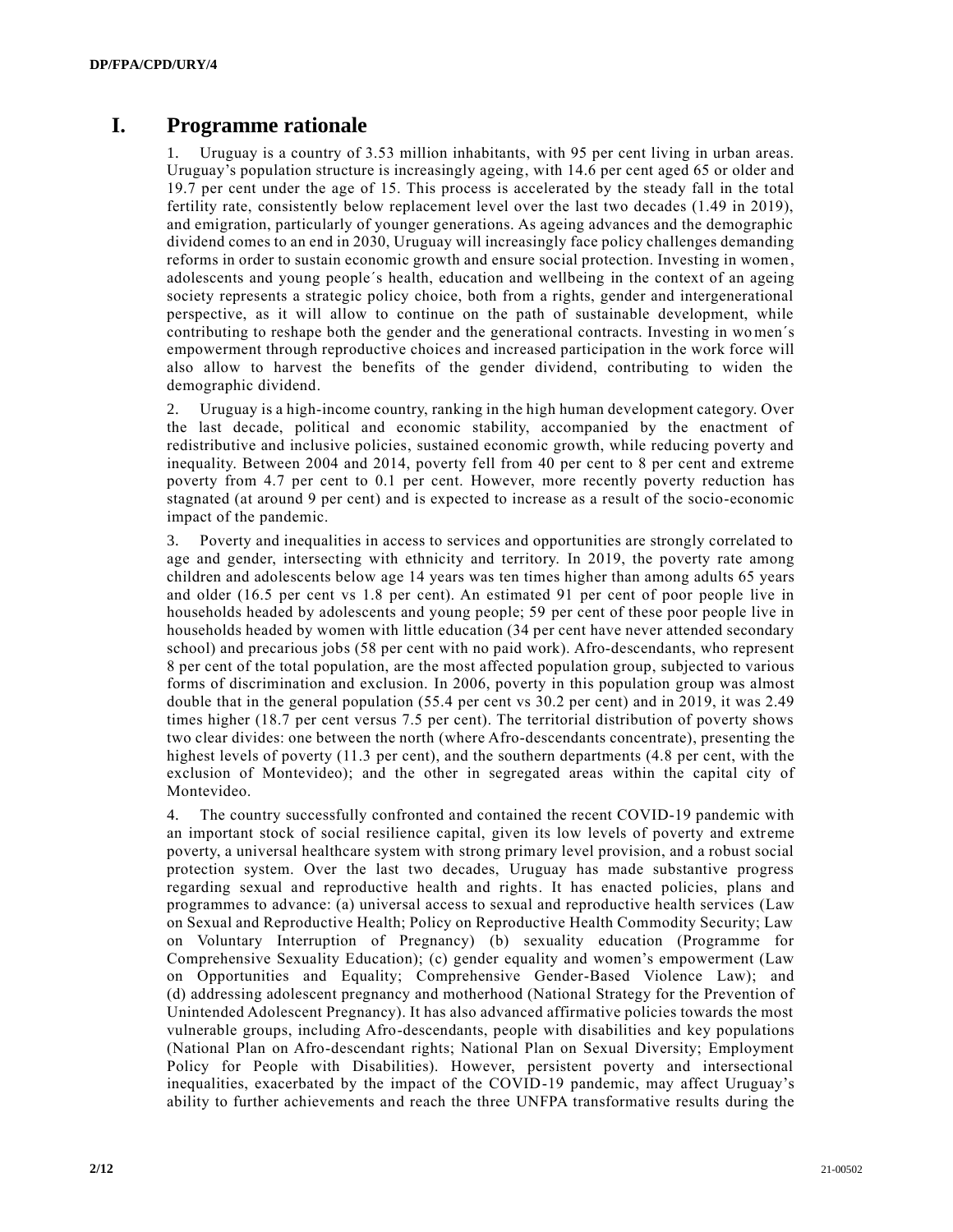Decade of Action. The limited access to sexual and reproductive health services within the context of the pandemic has, in some cases, caused greater restrictions to access and shortage of contraceptive methods as well as increased gender-based violence. It will be important to hold onto these hard-won gains, especially within the context of a shrinking fiscal space.

5. Uruguay stands out in the region for its low maternal mortality ratio (14.9 deaths per 100,000 live births in 2018), with deaths mainly due to non-preventable causes. The country is close to achieving zero preventable maternal deaths and additional efforts targeting the most vulnerable women should continue to reach such goal. At the same time, policy focus will shift towards excellence in maternal health, particularly reducing the high level of caesareans, ensuring humanized delivery and childbirth, and implementing updated pregnancy care protocols and post-obstetric event contraception. Hence, efforts need to be strengthened in the implementation, monitoring and evaluation of programmes and resource allocation.

Uruguay has taken important steps to address unmet needs for contraception from a rights perspective, by ensuring universal access to sexual and reproductive health services, including the range of contraceptive methods. However, age, education and income levels greatly influence the use of contraceptives. Unmet need for contraception among women aged 15 -45 years is 8.9 per cent, rising to 32 per cent among adolescents and young women aged 15-19 years (National Reproductive Behaviour Survey, ENCOR 2017). Among low-income and less educated women, the use of modern contraception is lower (due to reduced power of negotiation with their partners) and knowledge of some contraceptive methods, such as emergency contraception, is limited. In the context of COVID-19, access to contraceptive methods, which has always been guaranteed in Uruguay, may suffer disruptions due to a possible shortage of contraceptives.

7. Adolescent fertility reached its lowest historical level in 2019 (31.6 per 1,000 women aged 15-19 years). Nevertheless, 38 per cent of pregnant women or mothers indicated that their pregnancies were unplanned, rising to 61 per cent among adolescent mothers under age 20 (Perinatal Information System, 2019). Pregnancies among girls under age 15, which are often associated with sexual abuse, continue to require special attention. Adolescent motherhood occurs in the sectors with the most unsatisfied basic needs and among the most excluded population groups. In 2019, 11 per cent of adolescents in the first income quintile aged 15-19 years had at least one child, while in the fifth quintile it was zero (Continuous Household Survey, 2019). Afro-descendant women had earlier and higher fertility than the rest of the population (one child more than the average). The main determinants of persistent adolescent pregnancy are: (a) poverty and lack of opportunities, fostering cultural patterns that value maternity as a desirable status in adolescent girls' life projects; (b) socio-cultural barriers in access; (c) discontinuous use of modern contraceptive methods; (d) limited adaptation of sexual and reproductive health services to adolescents and young people's specific needs; (d) uneven implementation of comprehensive sexuality education programmes; and (e) early unions and sexual violence, particularly affecting adolescent girls under age 15. Approximately 30 per cent of women aged 20-24 years began living with a partner before the age of 18 (ENCOR 2017).

8. HIV prevalence among people aged 15-49 years in 2018 was low (0.6 per cent). However, an increase of almost 20 per cent was recorded since 2018 in the number of cases, particularly among those aged 15-44 years. While Uruguay is close to the elimination of HIV vertical transmission (less than 2 per cent in 2018), a growing trend of congenital syphilis was recorded in the last two years, reaching 1.4 per 1,000 births.

9. Gender-based violence is a major problem in Uruguay, which records one of the highest femicide rates in South America (1.7 per 100,000 women). An estimated 76.7 per cent of women have experienced gender-based violence at some point in their lives and 47 per cent have experienced violence by a partner or former partner at least once in their lives. A greater incidence of domestic violence has been observed among women with disabilities. Adolescents and young people, particularly those who identify as lesbian, gay, bisexual, transgender or intersex (LGBTI), face violence, discrimination and stigma based on sexual orientation or gender expression and identity, particularly in education and the workplace. Approximately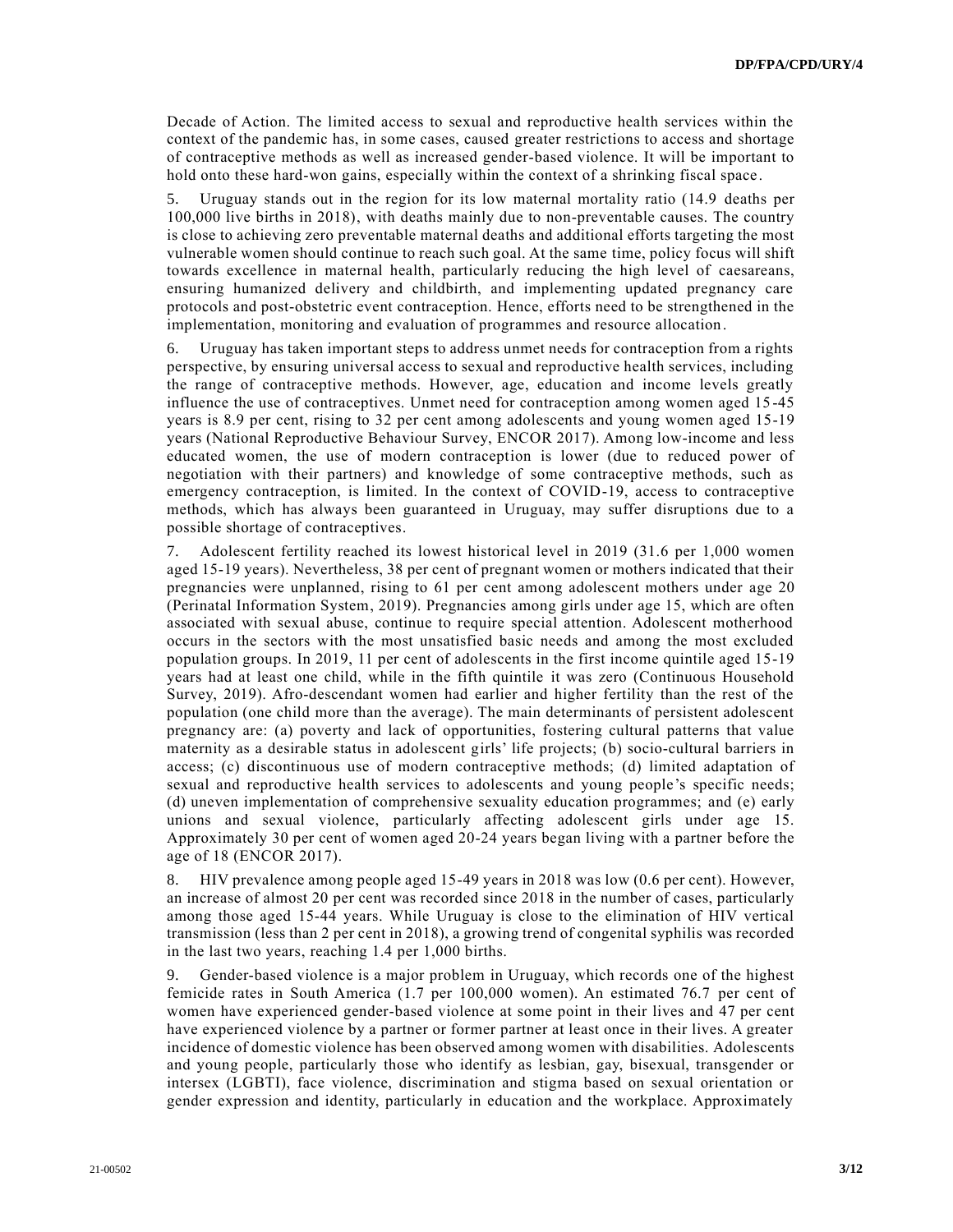one out of two LGBTI students experienced some form of harassment or aggression in school. The confinement measures implemented within the context of COVID-19 have increased the amount of femicides, police complaints and emergency calls related to gender-based violence. The need for a more coordinated response, greater availability of disaggregated data on genderbased violence incidence and prevalence and the transformation of patriarchal and sociocultural norms are key factors to be addressed.

10. The National Statistical Institute, governing body of the National Statistical System, needs to strengthen the generation, analysis and dissemination of timely and quality disaggregated data for adequate monitoring of the Sustainable Development Goals (SDGs) and the Montevideo Consensus. The Master Statistical Plan (2007) needs updating in order to strengthen generation, analysis and use of timely and quality data, with levels of coverage and disaggregation (by urban/rural areas, sex, age, ethnicity, sexual diversity, human mobility, disability status and others) both for the monitoring of international agendas and evidencebased policy-making. The 2020 Population Census, postponed to 2023 due to the pandemic , and the use of administrative records for statistical purposes represent an important opportunity for UNFPA to support Uruguay's commitment to closing data gaps.

11. The UNFPA programme is aligned with the United Nations Cooperation Framework for Sustainable Development (UNSDCF) for Uruguay 2021-2025, contributing to its strategic priorities: (a) an economy that innovates, generates employment and guarantees the sustainability of development; (b) an efficient public administration, present in the territory and accountable to the citizens; (c) a State that ensures high-quality education, social protection and health to all people; and (d) a society that protects the weakest and promotes their autonomy.

12. UNFPA will contribute to UNSDCF results, based on its comparative advantages in data analysis, technical assistance to government implementing partners and brokering multisectoral coordination. This will be done by: (a) promoting universal access to comprehensive sexual and reproductive health services; (b) promoting adolescent and youth policies that ensure an enabling environment for the realization of their rights and the full development of their potential; (c) promoting gender equality, women´s empowerment and protection from gender-based violence; and (d) promoting the generation, analysis and use of information to increase the efficiency and accountability of public policies. It will also do so by strengthening strategic alliances and joint interventions with other United Nations organizations, especially WHO/PAHO, UNDP, UNICEF, and UN-Women.

13. The programme will build on the achievements and lessons learned from the current cooperation cycle. UNFPA has positioned itself as a trusted partner providing expert technical assistance for the design, implementation, monitoring and evaluation of public policies. Among the lessons learned: (a) inter-institutional and intersectoral coordination are key in advancing the implementation of public policies (National Strategy for the Prevention of Unintended Adolescent Pregnancy); (b) greater articulation with the UNFPA programme in Argentina allowed to advance initiatives with a subregional scope, while also generating strategic knowledge and scaling up innovative strategies through South-South exchanges; (c) focusing on addressing the needs of the most vulnerable population groups (low-income women and youth, Afro-descendants, LGBTI groups, people with disabilities) is key to reducing poverty and inequalities, particularly in the context of the COVID-19 pandemic; and (d) strengthening the advocacy and monitoring capacities of civil society (particularly women's and youth) organizations, contributes to sustainable interventions.

# **II. Programme priorities and partnerships**

14. Programme results are aligned to three of the four UNSDCF strategic priorities (2, 3 and 4) and selected outcomes, directly contributing to SDGs 1, 3, 5, 10 and 17, and indirectly to all other SDGs. The programme will also contribute to the three UNFPA transformative results, targeting structural inequalities and social exclusion, as critical determinants of maternal mortality, unmet need for contraception and gender-based violence. During this programme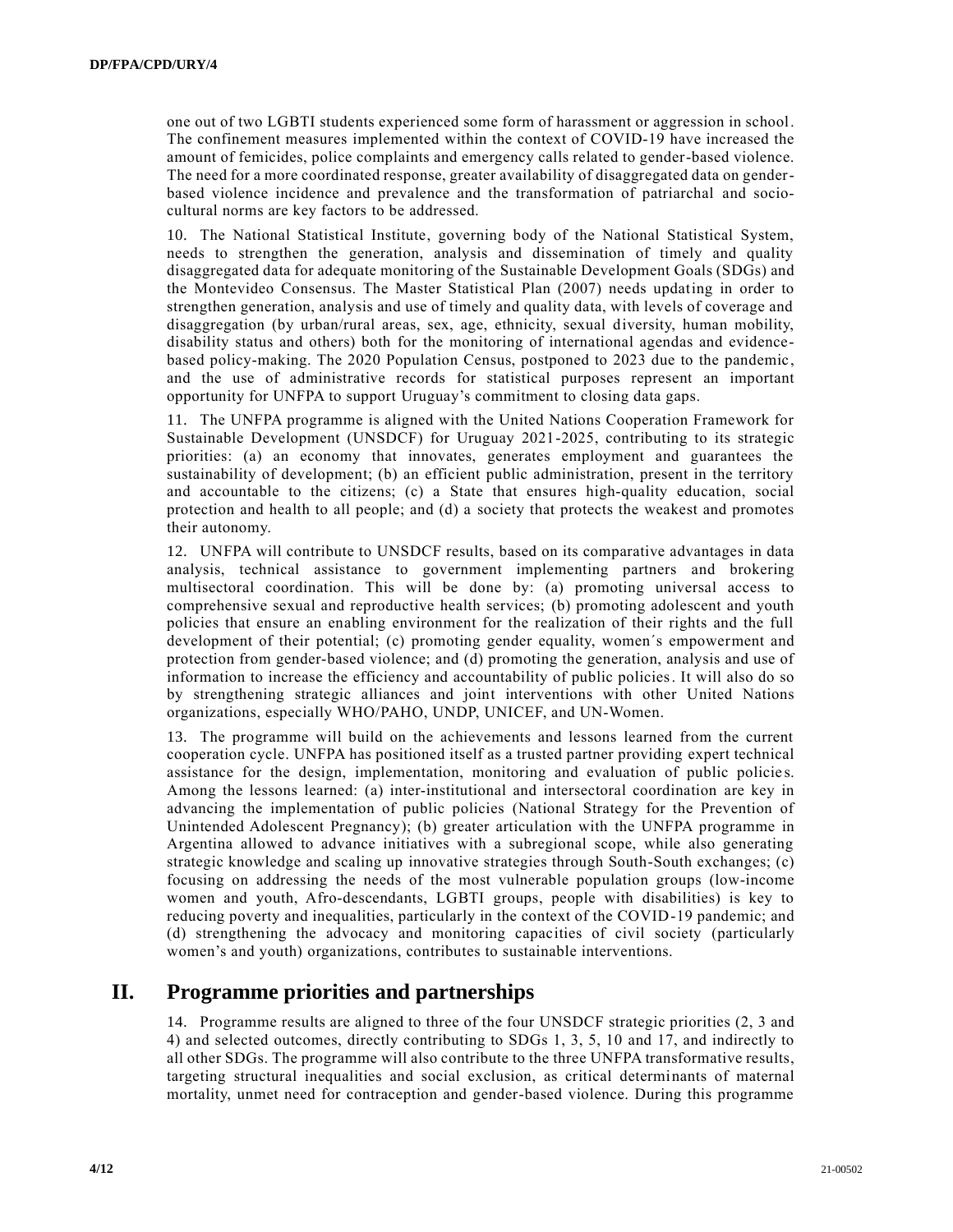cycle, while sustaining important achievements in maternal mortality reduction over the last decades, UNFPA will focus on the prevention and reduction of gender-based violence from a generational perspective, addressing violence in all its forms, including intimate partner violence, sexual violence, femicide, obstetric violence, among others, in order to contribute to a new gender and generational contract, guided by the 'leaving no one behind' principle. The programme will address structural barriers to adolescents and youth life projects and institutional and cultural discrimination, which exert a form of violence , truncating the rights and potential of women, adolescents and youth. The empowerment of the furthest left-behind population groups (low-income women, adolescents and youth, Afro-descendants, LGBTI groups, people with disabilities), will be a key strategy. The programme will underpin this focus by strengthening national capacities to generate evidence and disaggregated data (by age, gender, ethnicity, territory and status) to visualize the situation of these groups, as well as design, implement, monitor and evaluate evidence-based public policies.

15. UNFPA will articulate interventions at the national and territorial level, partnering with local actors to contribute to greater impact in a context of limited resources. Building on lessons learned, it will continue mobilizing inter-institutional and multisectoral coordination to prevent adolescent pregnancy and address gender-based and generational violence, including violence based on sexual orientation, gender identity, and disability.

16. The proposed programme will apply the following guiding principles: (a) leave no one behind; (b) promote and protect human rights; (c) gender equality and women's empowerment; (d) accountability; and (e) resilience. Interculturality in programme interventions will be pursued to ensure ownership and impact. The programme will promote complementarity in humanitarian and development interventions, particularly in the context of the COVID-19 response, building on Uruguay's social resilience capital and strengthening it to cope and prepare for the health demands and socio-economic effects of the pandemic and an eventual increase in cases, which hits the most vulnerable the hardest.

17. The programme will support the Government in the implementation of the Montevideo Consensus on Population and Development and the Nairobi commitments, within the framework of the 2030 Agenda: (a) generate strategic knowledge for the design, implementation and monitoring of public policies, including accountability; (b) maintain the progress achieved: closing equity gaps in sexual and reproductive health and developing innovative projects in sexual and reproductive health, gender (particularly gender-based violence response), disability, diversity and HIV; (c) strengthen the capacities of civil society organizations and local implementing partners, promoting efficiency, sustainability and oversight of public policies; (d) visualize the ageing process and its implications for development; and (e) promote the generation of disaggregated data, ensuring the statistical visibility of Afro-descendants, people with disabilities, LGBTI and other neglected groups.

18. The programme will use four main modes of engagement: (a) advocacy and evidencebased policy dialogue; (b) capacity development, at national and subnational levels, including government institutions and civil society organizations; (c) knowledge management; and (d) coordination and partnerships. Service delivery could be used, particularly in the context of COVID-19 response (only with non-regular resources). Special emphasis will be placed on the generation of evidence and documentation of best practices capitalizing on Uruguay's advancement in the design, implementation and evaluation of progressive and inclusive public policies on ICPD-related issues and in fostering the incorporation and participation of civil society (especially those representing the most vulnerable populations) in the design, implementation and monitoring of UNFPA initiatives and government interventions where UNFPA is involved.

19. The programme will leverage partnerships with government entities at national and subnational levels, civil society, the private sector, academia, other United Nations organizations and international development partners. South-South and triangular cooperation will be an important tool for the exchange of good practices, knowledge and learning with other countries in ICPD and Montevideo Consensus priorities. Partnering with national counterparts, in coordination with the Uruguayan Agency for International Cooperation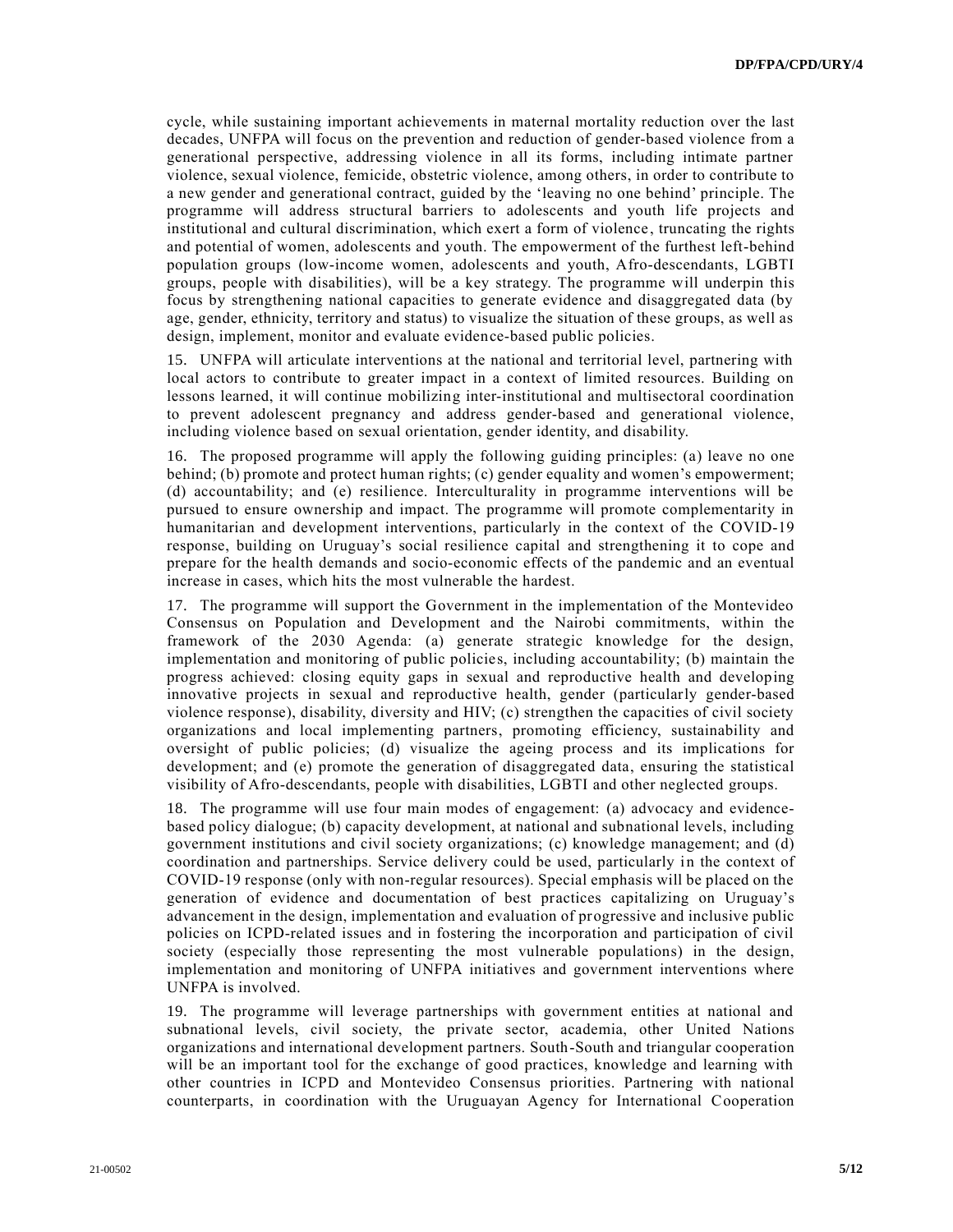(AUCI), UNFPA will promote exchanges with other countries in the areas of: sexual and reproductive health and rights, adolescents and youth rights, adolescent pregnancy prevention, HIV, gender-based violence, and the Census. The programme will strengthen coordination and exchanges with other UNFPA offices in the Southern Cone, particularly Argentina, in order to scale-up good practices.

## **A. Sexual and reproductive health and rights**

*20. UNFPA will contribute to UNSDCF outcome 3.2 (Strategic Priority 3), through a UNFPAspecific output: Strengthened national and subnational capacities to deepen and widen policies, plans and programmes to achieve universal access to comprehensive and quality evidence-based sexual and reproductive health services and information in development and emergency settings, focusing on women, adolescents and young people in situation of greater vulnerability (low-income, afro-descendants, LGBTI, people with disabilities).*

21. The programme will strengthen national and subnational capacities to deepen the implementation of Uruguay's inclusive healthcare model, expanding universal access to sexual and reproductive health services, including modern contraceptives, especially for low-income women and youth, Afro-descendants, LGBTI groups, and people with disabilities. This will be done by supporting government efforts for the implementation of maternal health protocols and the intersectoral strategy for adolescent pregnancy prevention, and response to sexually transmitted infections (STIs)/HIV/AIDS, while also strengthening the capacities of civil society organizations to advocate for sexual and reproductive rights and monitor the implementation of public policies. Through these interventions, UNFPA will contribute to improve maternal health, prevent unintended pregnancies in girls and adolescents, and reduce the risk of STIs/HIV transmission, contributing to ensure health for all people.

22. Key interventions are: (a) advocacy and technical assistance to governmental sectors, academia and civil society organizations for the inclusion of sexual and reproductive health and rights, sexual diversity, gender equality, ethnicity, generations and intercultural approaches in policies, programmes and services at national and subnational levels; (b) technical assistance to strengthen effective practices to improve maternal health by enhancing the implementation of pregnancy and safe delivery protocols, as well as information, monitoring and evaluation systems, including in the COVID-19 context; (c) capacity development to the health system for enhanced implementation of policies aimed at expanding access to sexual and reproductive health services, including in the COVID-19 context, focusing on young people, particularly among the most vulnerable populations (low-income, Afro-descendants, people with disabilities and LGBTI groups); (d) technical assistance to the Ministry of Health for the establishment of a logistic management information system to ensure access to commodities, including long-acting reversible contraceptives nation-wide; (e) advocacy, policy dialogue and technical assistance to expand the outreach of a nation-wide intersectoral strategy for the prevention of unintended adolescent pregnancy, including forced motherhood in girls under age 15; (f) advocacy and technical assistance to strengthen the national response to STIs and HIV/AIDS, including in the framework of the COVID-19 pandemic, promoting innovative models to address the needs and rights of adolescents and young people, particularly LGBTI people; (g) strengthening partnerships with academia, civil society organizations and the public sector to generate strategic information to improve the effectiveness of interventions and measurement of results; (h) strengthen the capacities of civil society (particularly women's and youth) organizations, including those of Afro-descendants, people with disabilities, and LGBTI groups, to advocate and monitor public policy implementation.

#### **B. Adolescents and youth**

*UNFPA will contribute to UNSDCF outcome 4.2 (Strategic Priority 4), through a UNFPAspecific output: Strengthened national and subnational capacities for the design, implementation and monitoring of laws, policies and programmes that promote adolescents and youth rights, development and well-being, including sexual and reproductive health and rights, focusing on adolescents and youth in situations of greater vulnerability.*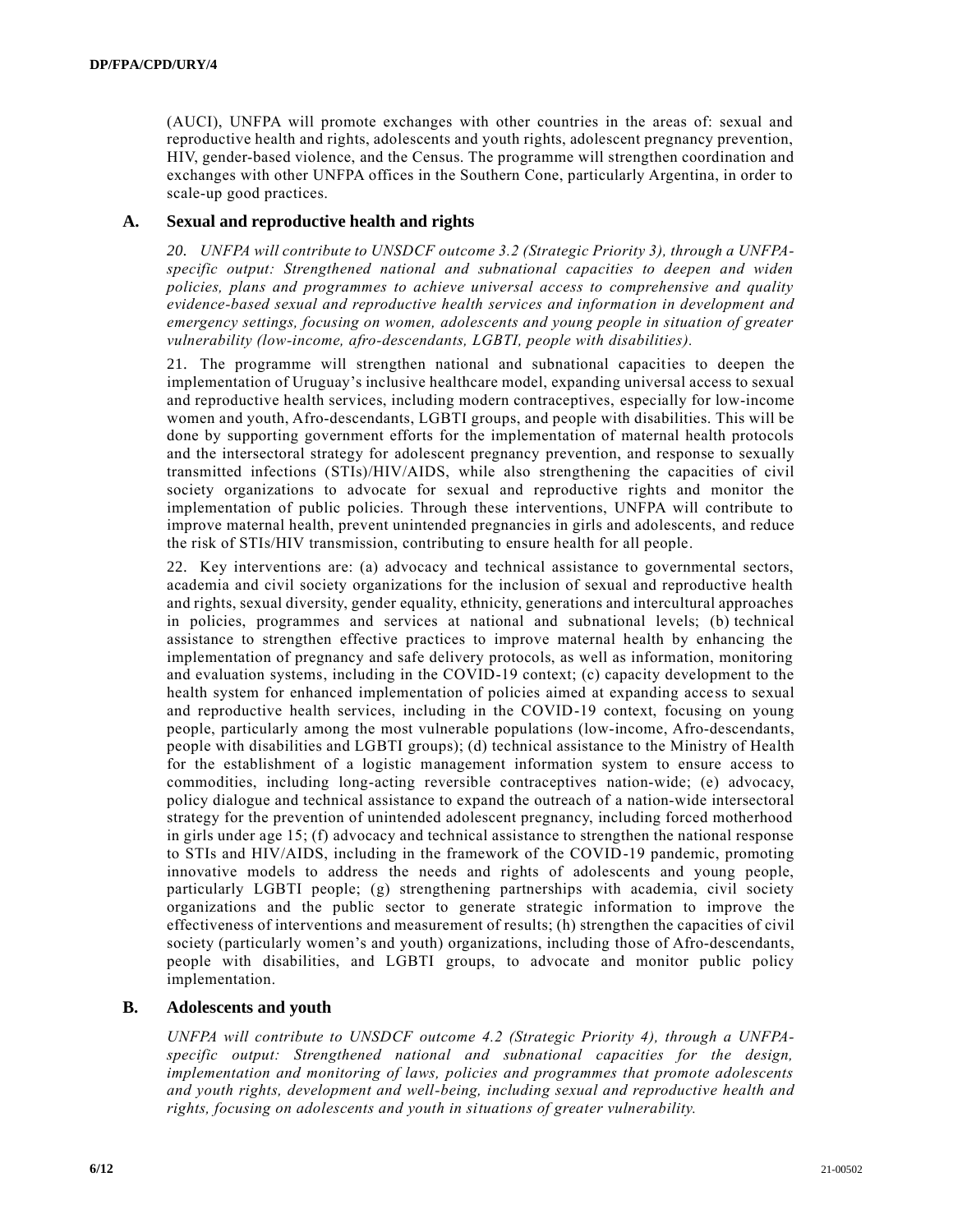23. The programme will contribute to strengthen capacities of governmental institution s, civil society and academia to develop, implement and monitor programmes that promote adolescents and young people's full potential and ensure the realization of their rights, including sexual and reproductive rights, focusing on those in situation of greatest vulnerability (Afro-descendants, people with disabilities, LBGTI groups, those living with HIV, and those living in border areas). Emphasis will be placed on increasing their knowledge and skills through enhanced implementation of comprehensive sexuality education programmes. These interventions will contribute to promote their autonomy and protection, understanding adolescence and youth as critical stages in the transition to adulthood, and laying the foundations for Uruguay's socio-economic development in the context of an ageing society.

24. Key interventions are: (a) advocacy, policy dialogue and technical assistance to governmental sectors, academia and civil society organizations for the inclusion of adolescents' and youth's sexual and reproductive rights in public policies, plans, programmes, at national and sub-national levels; (b) advocacy with the national and subnational government sectors and institutions for increased investment in youth policies and programmes from a life course and intergenerational approach, including through responsive budgeting; (c) capacity development of governmental institutions and civil society organizations for enhanced implementation and monitoring of programmes targeted to adolescents and young people, including comprehensive sexuality education programmes in the formal and out-of-school settings, at both national and subnational levels; (d) generation of evidence on adolescent sexuality and reproductive behaviours, sexual violence and early unions, to inform policymaking, including the legal reform process on the prevention of early unions; (e) coordination and partnerships with other United Nations organizations and partners to promote adolescents and youth rights, particularly of LGBTI and people with disabilities; (f) capacity development of adolescent and youth organizations, particularly Afro-descendants, people with disabilities, youth living with HIV, and LGBTI groups, to advocate for their rights, including sexual and reproductive rights, gender equality and sexual diversity.

#### **C. Gender equality and women´s empowerment**

*25. UNFPA will contribute to UNSDCF outcome 4.1 (Strategic Priority 4), through a UNFPAspecific-output: Strengthened national and subnational capacities for the implementation, monitoring and evaluation of the multisectoral response to gender-based and generational violence, in development and emergency settings, with an emphasis on women, adolescents and young girls in situations of greater vulnerability (low-income, Afro-descendants, people with disabilities, LGBTI groups)*

26. The programme will strengthen the capacities of governmental and non-governmental institutions to provide a multisectoral response to gender-based and generational violence in different settings, at both national and territorial levels, particularly through the implementation of programmes on gender-based violence prevention and care. UNFPA will contribute to address the socio-cultural determinants that sustain gender-based and generational violence through awareness-raising and capacity development of women's and youth organizations, particularly when representing those furthest left-behind (low-income, Afro-descendants, women and young girls with disabilities, and LGBTI groups). It will also gather information and advocate for the strengthening of social protection measures for vulnerable women head of households and women survivors of gender-based violence. Through these interventions, it will contribute to reduce gender-based violence, building a society that protects the most vulnerable and promotes their autonomy.

27. Key interventions are: (a) advocacy and policy dialogue with governmental institutions, academia and civil society organizations to strengthen an intersectoral response to genderbased and generational violence, at national and subnational levels, based on the results of the evaluation of the 'plan for a life free from violence'; (b) technical assistance for the implementation of gender-based and generational violence prevention programmes with a multisectoral and inter-institutional approach, in particular the inter-agency programme of 'essential services for girls and women victims of violence'; (c) generation of disaggregated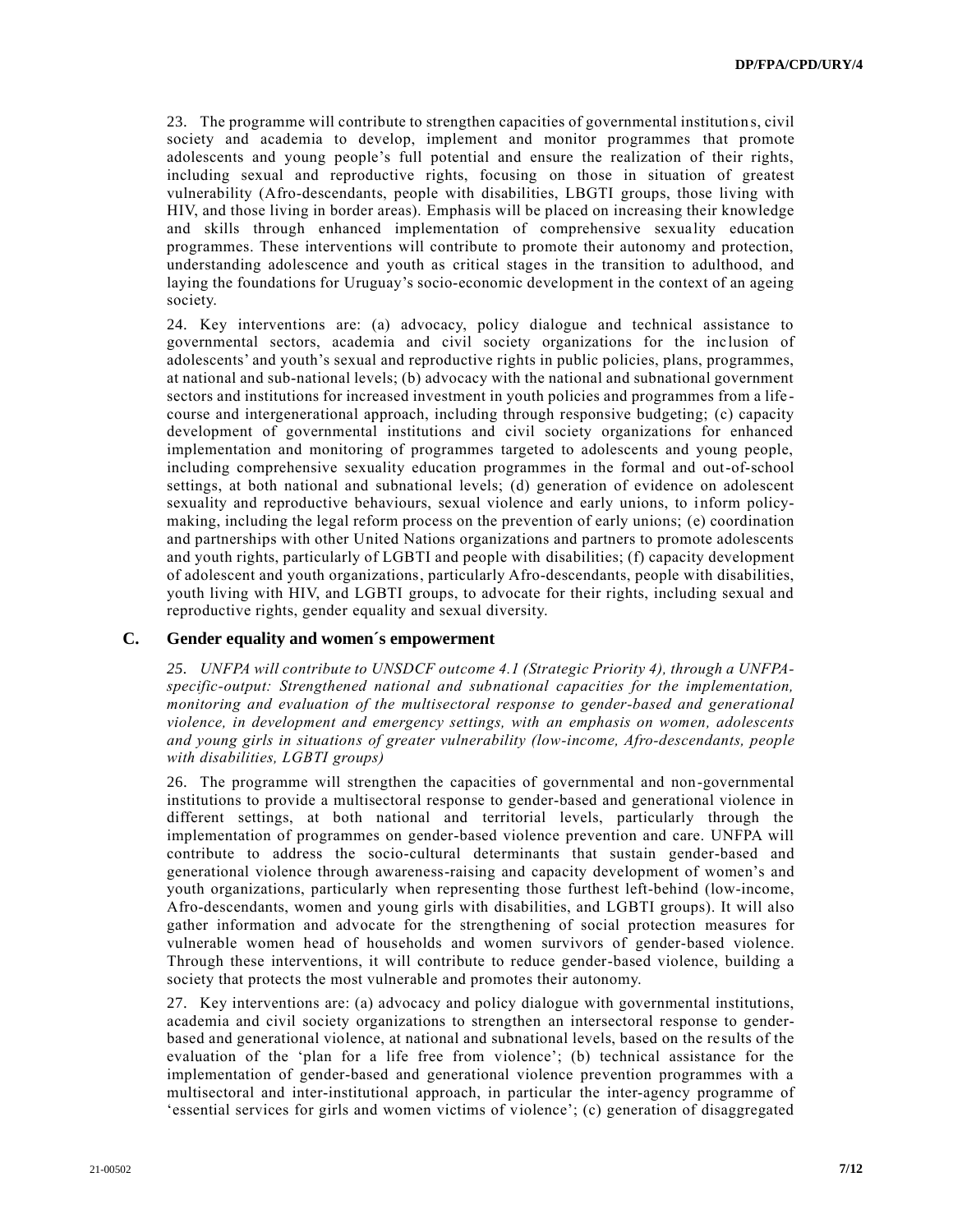data and evidence on gender-based violence, including against women and girls with disabilities and LGBTI people, to inform public policy-making; (d) advocacy and technical assistance to governmental institutions to develop and implement programmes that address gender-based violence against the most vulnerable groups, particularly adolescent girls, Afrodescendant women, LGBTI groups, and people with disabilities, considering the differential impact of the COVID-19 pandemic; (e) advocacy and policy dialogue work for increased investment and budget allocation for the implementation of the Law on Violence and the National Violence against Women Plan; (f) coordination and partnerships with other United Nations organizations and civil society organizations to address gender-based violence prevention and comprehensive care, including sexual violence, considering adaptation to remote modalities under the COVID-19 emergency; (g) advocacy and technical assistance to promote gender-transformative norms and new masculinities through non-formal education strategies and communications campaigns.

## **D. Population dynamics**

*28. UNFPA will contribute to UNSDCF outcome 2.3 (Strategic Priority 2) through a UNFPAspecific output: Strengthened national capacities to generate, analyse, use and disseminate high-quality disaggregated data on population dynamics and its linkages with poverty and sustainable development, enabling enhanced monitoring of the 2030 Agenda and Montevideo Consensus and the identification of inequalities for evidence-based policymaking, in development and emergency settings.*

29. UNFPA will contribute to strengthen national capacities to generate, analyse and use disaggregated data and evidence in order to visualize inequalities that hamper the full realization of people's rights and that will support the incorporation of population dynamics into the design, implementation, monitoring and evaluation of public policies. These interventions will contribute to greater transparency and accountability.

30. Key interventions: (a) technical assistance to the National Statistical System for the generation of disaggregated data and evidence aimed at addressing and locating inequalities in the territory, with special emphasis on the preparation of the new population census and increased statistical exploitation of administrative records; (b) generation of evidence on the linkages between population dynamics, sustainable development and sexual and reproductive health (low fertility, ageing, youth and demographic dividend, gender equality, gender-based violence, human mobility); (c) technical assistance to strengthen the use of small-area estimations to map the furthest left-behind population groups; (d) advocacy, policy dialogue and technical assistance with governmental institutions to give continuity to the National Sectorial Commission on Population to follow up on the population and development agenda arising from the Montevideo Consensus; (e) advocacy and policy dialogue with governmental institutions for increased use of data and evidence in the design, formulation, monitoring and evaluation of public policies, particularly those aimed at addressing equity gaps.

## **III. Programme and risk management**

31. The programme will be implemented with national partners. The harmonized approach to cash transfers will be used in a coordinated fashion with other United Nations organizations to manage financial risks. Cost definitions and classifications for programme and development effectiveness will be charged to relevant programme funds.

32. The programme will articulate interventions and mobilize resources with different partners, including national and subnational government institutions, civil society organizations, universities and scientific societies, professional associations, and other United Nations organizations. Ongoing inter-agency programmes will continue to be implemented and new joint initiatives will be promoted, particularly with Common Chapter agencies (d ata for sustainable development; gender equality and women's empowerment; adolescent and maternal health) and other topics related to adolescents and youth, gender and generationsbased violence, and people with disabilities.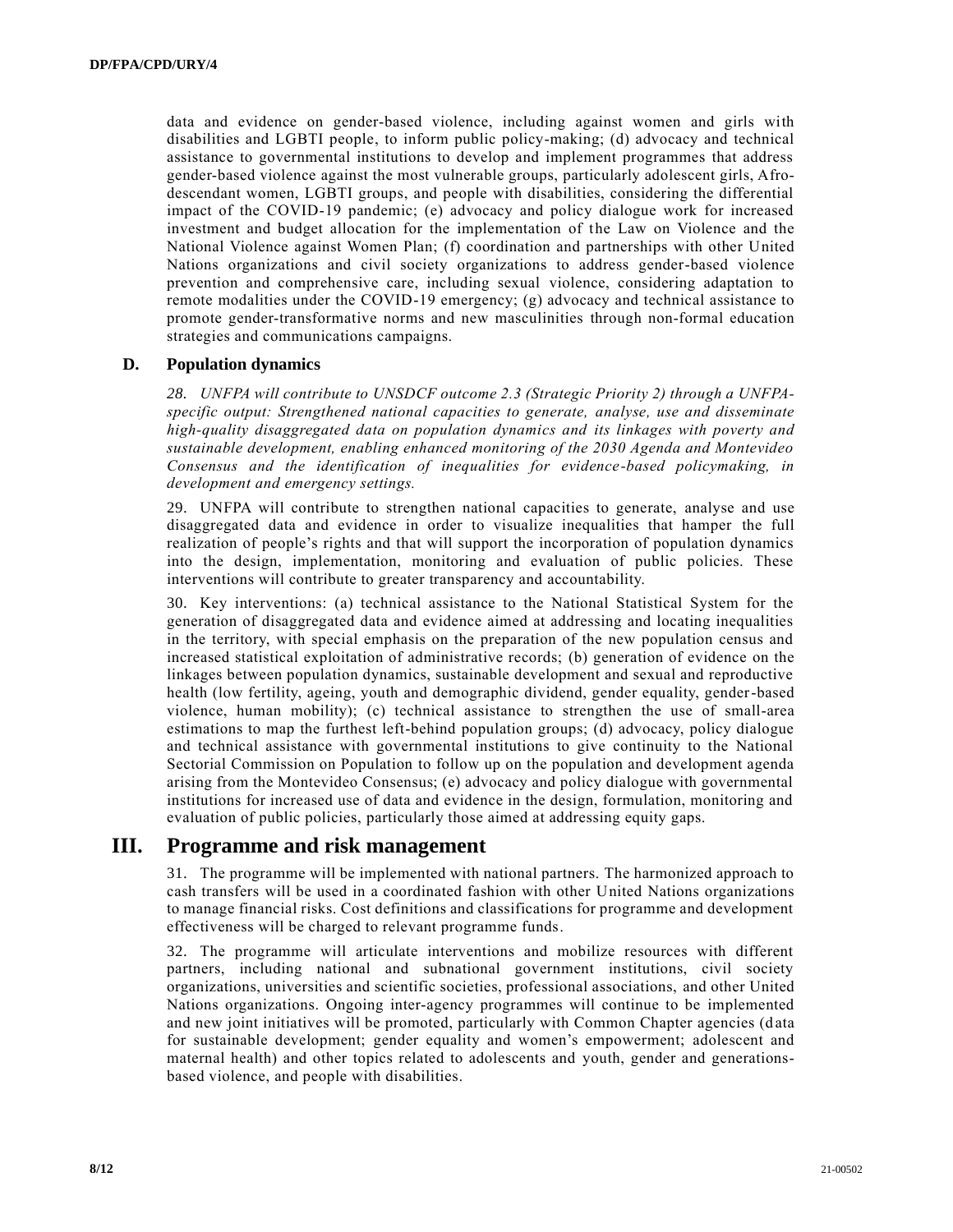33. The following risks for programme implementation were identified: changes in regulatory, policy and institutional frameworks that may limit the advancement of sexual and reproductive rights; and increased socio-economic impact of the preventive measures enacted within the context of the COVID-19 response, which may cause changes in public policy priorities. The following risk-mitigation strategies will be adopted: (a) strengthening joint cooperation in the post-COVID-19 recovery phase; (b) advocacy and policy dialogue to continue positioning the ICPD agenda, the Montevideo Consensus and the Nairobi commitments; (c) strengthening coordination and partnerships with other United Nations organizations, including joint programmes and joint resource mobilization; (d) promoting technological innovation and innovative approaches; and (e) promoting intersectoral actions and developing strategies to reach out to the most vulnerable populations.

34. The country office structure and capacities are adequate to implement the proposed programme. Strategic partnerships with academia will increase the scope and quality of the technical assistance provided. The country office will pursue coordinated initiatives with other country offices in the Southern Cone to enhance the subregional impact of UNFPA action. Technical support will be sought from the regional office and headquarters, as necessary.

35. UNFPA may, in consultation with the Government, reprogramme activities to respond to humanitarian situations.

36. This country programme document outlines UNFPA contributions to national results and serves as the primary unit of accountability to the Executive Board for results alignment and resources assigned to the programme at the country level. Accountabilities of managers at the country, regional and headquarters levels with respect to country programmes are prescribed in the UNFPA programme and operations policies and procedures, and the internal control framework.

# **IV. Monitoring and evaluation**

37. UNFPA and the Government of Uruguay, led by the Uruguayan Agency for International Cooperation (AUCI), will oversee the country programme, in accordance with the procedures agreed upon in UNSDCF guidance, UNFPA policies, procedures and guidelines, results-based management principles and standards, and the jointly agreed monitoring and evaluation plan.

38. The country office will develop, together with its partners, a country programme monitoring and evaluation plan, aligned to the UNSDCF monitoring and evaluation plan, based on UNSDCF results and joint workplans. For the reporting and consolidation of this information, the UN INFO platform will be used. UNFPA will actively participate in the implementation, monitoring, annual reports and evaluation of the UNSDCF.

39. The monitoring and evaluation plan will help identify lessons learned, document good practices, and strengthen evidence-based decision-making and accountability. This plan will include technical monitoring meetings with national and local counterparts and implementing partners; periodic reviews to monitor progress in results achievement; risk assessment and adoption of appropriate corrective measures; evaluations; periodic financial performance reviews and annual progress reports and meetings, including the generation of knowledge and identification of good practices.

40. A midterm review and final country programme evaluation will be carried out to analyse progress, reorient strategies and align the country programme with the next UNFPA strategic plan, for 2022-2025.

41. UNFPA will contribute to strengthening national capacities for monitoring and reporting the country's commitments to the 2030 Agenda (voluntary national reports), the Montevideo Consensus and the Nairobi commitments.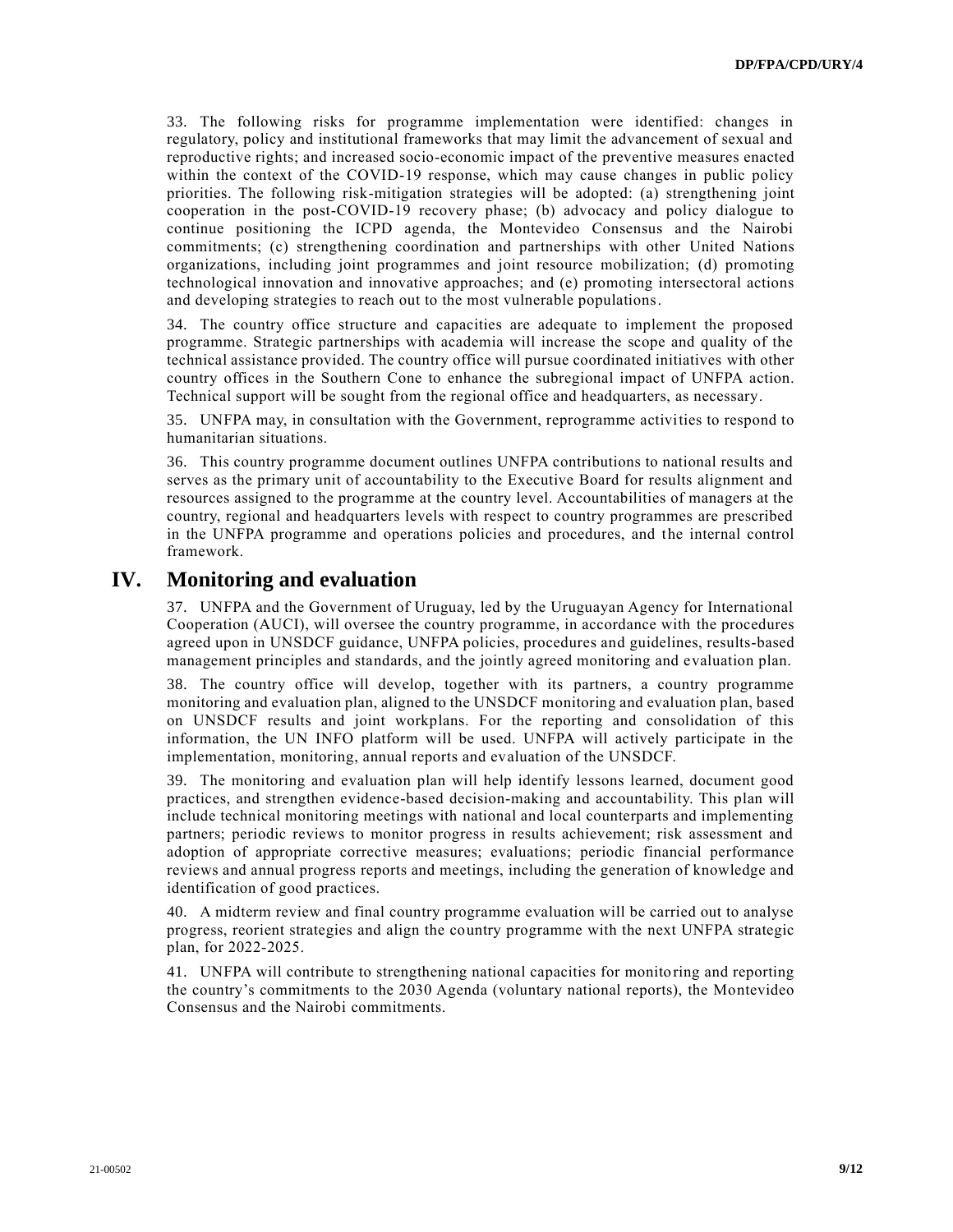# **RESULTS AND RESOURCES FRAMEWORK FOR URUGUAY (2021-2025)**

#### **NATIONAL PRIORITY:** A State that ensures quality education, social protection and health for all people

**UNSDCF OUTCOME INVOLVING UNFPA:** 3.2. By 2025 Uruguay has strengthened its health system in coverage, access, efficiency and sufficiency and its public health initiatives with a focus on primary care and prevention, including sexual and reproductive health, mental health and nutritional security and health.

#### **RELATED UNFPA STRATEGIC PLAN OUTCOME:** Sexual and reproductive health **UNSDCF outcome indicator(s), baselines, target(s) Country programme outputs Output indicators, baselines and targets Partner Partner Partner Partner Partner Partner Partner Partner Partner Partner Partner Partner Partner contributions Indicative resources** UNSDCF Outcome indicator(s): • Not available Related UNFPA Strategic Plan Outcome indicator(s): • Proportion of women of reproductive age who have their need for family planning satisfied with modern methods (a) Women aged 15-49 years: Baseline: 91.1%; Target: more than 95% (b) Adolescents aged 15-19 years: Baseline (2016): 68% Target: more than 90% UNFPA-specific output: Strengthened national and subnational capacities to deepen and expand policies and programmes to achieve universal access to comprehensive and high-quality evidence-based sexual and reproductive health services and information, in development and emergency settings, focusing on women, adolescents and young people in situations of greater vulnerability (low-income, Afro-descendants, LGBTI groups, and people with disabilities) • Percentage of national health providers that participate in updated training to ensure access to quality-assured adolescent-friendly sexual and reproductive health services with UNFPA support *Baseline*: *0*%*; Target:* 70% • Percentage of national health providers that use the new protocols to ensure access to the essential health services package for survivors of sexual violence with UNFPA support *Baseline*: 0%; *Target*: 80% • Number of health students that finalized the optative curricula course supported by UNFPA about health, sexual diversity, prevention of stigma and discrimination against LGBTI people *Baseline*: 420; *Target*: 750 • Number of UNFPA-supported studies and research on adolescent and youth sexuality, focusing on vulnerable groups, that inform public policies *Baseline*: 5; *Target*: 10 • Number of indicators in the gender information system that address sexual and reproductive health for highly vulnerable women (low income, Afro-descendants, LGBTI groups) *Baseline:0; Target: 3* • Percentage of partners of pregnant women that have access to protective equipment (required due to COVID19 epidemiological protocols) that allow them to accompany women during childbirth and obstetric visits *Baseline: 0; Target: 80%*  Ministries of: Health, Social Development, Education and Culture; Health Institutions; Public Education Administration; civil society organizations; academia; other UN organizations \$2.0 million (\$0.5 million from regular resources and \$1.5 million from other resources)

**NATIONAL PRIORITY:** A society that protects the weakest and promotes their autonomy

**UNSDCF OUTCOME INVOLVING UNFPA:** 4.2. Protecting and giving voice to children, adolescent and youth and ending all forms of violence especially targeting the most vulnerable

**RELATED UNFPA STRATEGIC PLAN OUTCOME:** Adolescents and youth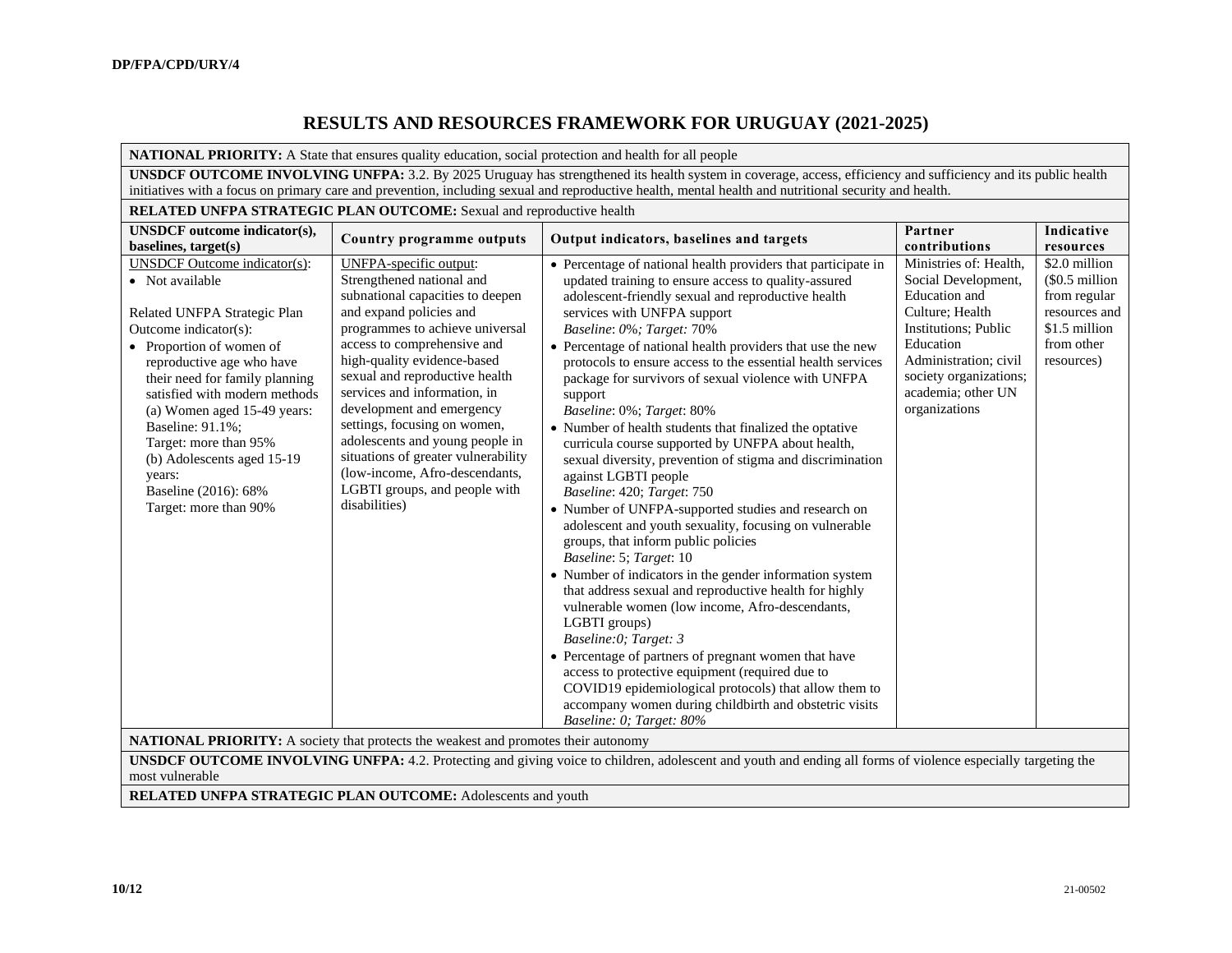| <b>UNSDCF</b> Outcome indicator(s):<br>• Not available<br>Related UNFPA Strategic Plan<br>Outcome indicator( $s$ ):<br>Uruguay engages adolescents<br>$\bullet$<br>and youth, including<br>marginalized adolescents and<br>youth, in the formulation of<br>sexual and reproductive<br>health policies and plans<br>Baseline: No; Target: Yes<br>Adolescent fertility rate (per<br>$\bullet$<br>1,000 aged 15-19 years):<br>Baseline 31; Target: 15<br>(per 1,000 aged 10-14 years):<br>Baseline 0.7; Target: 0.35 | <b>UNFPA-specific output:</b><br>Strengthened national and<br>subnational capacities for the<br>design, implementation and<br>monitoring of laws, policies and<br>programmes that promote<br>adolescents and young people<br>rights, development and well-<br>being, including sexual and<br>reproductive health and rights,<br>focusing on adolescents and<br>youth in situations of greater<br>vulnerability                                      | • Number of formal and non-formal education programmes<br>that incorporate comprehensive sexuality education using<br>gender, masculinities and diversity approaches with<br>emphasis on gender and generational-based violence<br>prevention, with UNFPA support<br>Baseline (formal): 1; Target: 1 (non-cumulative)<br>Baseline (non-formal): 3; Target: 6 (cumulative)<br>• Sexual and reproductive health and sexuality issues<br>incorporated in the new National Youth Survey<br>Baseline: No; Target: Yes                                                                                                                                                                                                                                                                                                                                                                                                                                                                                                                                                        | Ministries of: Health,<br>Social Development,<br>Education and<br>Culture, Interior;<br>Health Institutions;<br>Uruguay Children<br>and Adolescent<br>Institute; Public<br>Education<br>Administration; civil<br>society organizations;<br>academia; other UN<br>organizations                         | \$0.5million<br>(\$0.5 million<br>from regular<br>resources)                             |
|-------------------------------------------------------------------------------------------------------------------------------------------------------------------------------------------------------------------------------------------------------------------------------------------------------------------------------------------------------------------------------------------------------------------------------------------------------------------------------------------------------------------|-----------------------------------------------------------------------------------------------------------------------------------------------------------------------------------------------------------------------------------------------------------------------------------------------------------------------------------------------------------------------------------------------------------------------------------------------------|-------------------------------------------------------------------------------------------------------------------------------------------------------------------------------------------------------------------------------------------------------------------------------------------------------------------------------------------------------------------------------------------------------------------------------------------------------------------------------------------------------------------------------------------------------------------------------------------------------------------------------------------------------------------------------------------------------------------------------------------------------------------------------------------------------------------------------------------------------------------------------------------------------------------------------------------------------------------------------------------------------------------------------------------------------------------------|--------------------------------------------------------------------------------------------------------------------------------------------------------------------------------------------------------------------------------------------------------------------------------------------------------|------------------------------------------------------------------------------------------|
| <b>NATIONAL PRIORITY:</b> A society that protects the weakest and promotes their autonomy                                                                                                                                                                                                                                                                                                                                                                                                                         |                                                                                                                                                                                                                                                                                                                                                                                                                                                     |                                                                                                                                                                                                                                                                                                                                                                                                                                                                                                                                                                                                                                                                                                                                                                                                                                                                                                                                                                                                                                                                         |                                                                                                                                                                                                                                                                                                        |                                                                                          |
|                                                                                                                                                                                                                                                                                                                                                                                                                                                                                                                   |                                                                                                                                                                                                                                                                                                                                                                                                                                                     | <b>UNSDCF OUTCOME INVOLVING UNFPA:</b> 4.1. Gender equality, women's empowerment and an end to GBV, protecting the most vulnerable women                                                                                                                                                                                                                                                                                                                                                                                                                                                                                                                                                                                                                                                                                                                                                                                                                                                                                                                                |                                                                                                                                                                                                                                                                                                        |                                                                                          |
| RELATED UNFPA STRATEGIC PLAN OUTCOME: Gender equality and women's empowerment                                                                                                                                                                                                                                                                                                                                                                                                                                     |                                                                                                                                                                                                                                                                                                                                                                                                                                                     |                                                                                                                                                                                                                                                                                                                                                                                                                                                                                                                                                                                                                                                                                                                                                                                                                                                                                                                                                                                                                                                                         |                                                                                                                                                                                                                                                                                                        |                                                                                          |
| <b>UNSDCF</b> Outcome indicator(s):<br>• Not available<br>Related UNFPA Strategic Plan<br>Outcome indicator( $s$ ):<br>• Proportion of ever-partnered<br>women and girls aged 15 years<br>and older subjected to physical,<br>sexual or psychological<br>violence by a current or former<br>intimate partner in the previous<br>12 months, by age and place of<br>occurrence<br>Baseline: 19.5%; Target: 15%                                                                                                      | <b>UNFPA-specific output:</b><br>Strengthened national and<br>subnational capacities for the<br>implementation, monitoring and<br>evaluation of the multisectoral<br>response to gender-based and<br>generational violence, in<br>development and emergency<br>settings, with emphasis on<br>women, adolescents and young<br>girls in situations of greater<br>vulnerability (low-income, Afro-<br>descendants, people with<br>disabilities, LGBTI) | • UNFPA is incorporated in multi-stakeholder mechanisms<br>to address gender-based violence including new plan to<br>end gender-based violence and multi-stake holders<br>communications strategies<br>Baseline: No; Target: Yes<br>• Number of modules of the 'essential services package for<br>women and girls subject to violence' incorporated into<br>the intersectoral national response to GBV, with UNFPA<br>support<br>Baseline: 2; Target: 4<br>• New survey on gender-based violence conducted with<br>UNFPA support, collects disaggregated data on the<br>incidence of violence among the most vulnerable groups<br>(low-income women, Afro-descendants, LBGTI, people<br>with disabilities)<br>Baseline: No; Target: Yes<br>• Existence of an inter-agency strategy supported by<br>UNFPA, established to eliminate early unions and<br>discriminatory gender and sociocultural norms that affect<br>women and girls with focus on vulnerable groups (low-<br>income, Afro-descendants, LGBTI, people with<br>disabilities)<br>Baseline: No; Target: Yes | Ministries of: Health,<br>Social Development,<br>Education and<br>Culture, Interior;<br>Health Institutions;<br>Uruguay Children<br>and Adolescent<br>Institute; Public<br>Education<br>Administration;<br>Nation Attorney;<br>civil society<br>organizations;<br>academia; other UN<br>organizations. | \$0.5million<br>$$0.5$ million<br>from regular<br>resources)<br>from other<br>resources) |